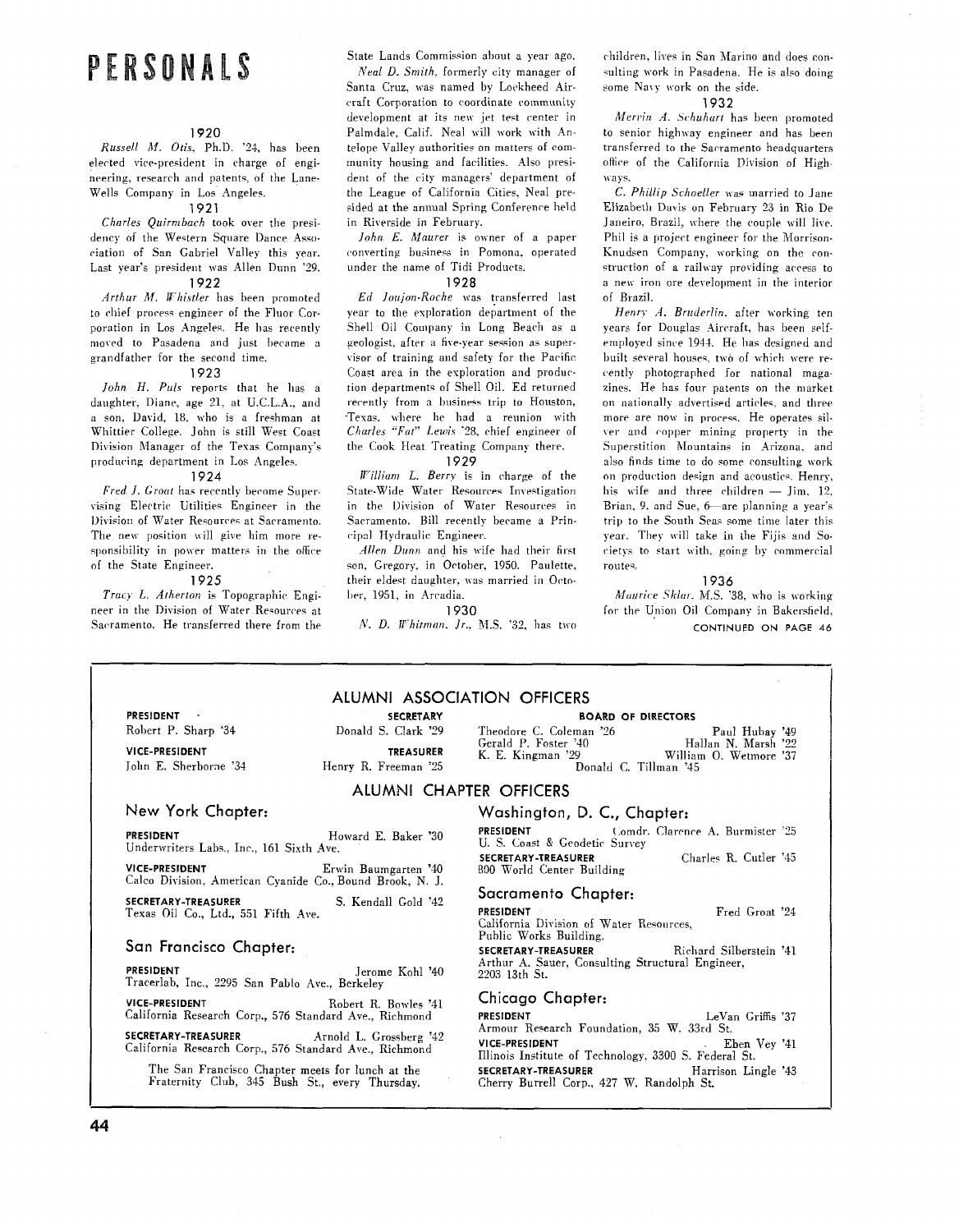## PERSONALS.... CONTINUED

is the new secretary-treasurer for the northern district. Pacific Section, of the Society of Economic Geologists.

### 1938

Frederic *H.* Moore has recently been promoted to head up process engineering design in the Los Angeles office of the Refining Engineering Department of the Texas Company. Fred has worked for the Texas' Company for 14 years.

Ralph W. Jones has been admitted to partnership in Booz, Allen and Hamilton. Management Consultants. He will continue to make his headquarters in Los Angeles, to serve the expanded West Coast business of his firm. After graduating from Tech Ralph went to work as an engineer for the Byron Jackson Company. Later he became chief engineer and works manager of the *St.* Pan1 (Minnesota) Engineering and Manufacturing Company. He was also engaged on engineering projects for the Army, the Navy and Caltech. He has been vith Booz. Allen and Hamilton since 1947. 1939

Charles *H. Townes*, Ph.D., is now a physicist-consultant for the National Bureau of Standards in Washington, D. C.. where he recently collaborated on a compilation of molecular microwave spectra tables. Since 1948 he has been an associate professor of physics at Columbia University in New York. Prior to that, he was a member of the technical staff of the Bell Telephone Laboratories

Dare H. *Scott.* who works for Texaco in Los Angeles, was recently elected vice president for the southern district. Pacific Section, of the Society of Economic Geologists.

### 1940

Gordon B. *Weir,* MS., is appearing on television with a weather show five nights a week, twice nightly, at  $6:15$  and  $11:10$ p.m., on KECA-TV, Channel 7. This, Gordon says, puts him in competition with Beany. At present he is on a sustaining basis. but since he's looking for a sponsor, all fan mail will he gratefully rereived.

1941

Bob Galeski. who works for the Honolulu Oil Company in Bakersfield, has been named vice president for the northern district, Pacific Section, of the Society of Economic Geologists.

John H. Carr. M.S. '43, and his wife announced the arrival of John Andrew Carr on March 15. 1952. John is working as a section chief at the Hydro Lab in Azusa. 1942

Frank A. Fleck is chief of a three-man Ordnance Engineering Surveillance Team at the Office of Ordnance Research at Duke University in Durham. North Carolina. The survey team will make engineering analyses and studies, establish qualitative standards for evaluating ordnance engineering projects, and survey the inter-relationships of departmental projects.

An Air Transport Command navigator during World War **11.** Frank has been in the guided missile industry since 1946, working at the Aerojet Engineering Corps in Azusa. California.

### 1943

Richard *A. Sutton*, M.S. '47, is now with the Creole Petroleum Corporation in Venezuela. In a letter written recently to Prof. R. L. Daugherty, Dick reported:

"So far my four years in Venezuela have been enjoyable. We live in congenial camps, the job experience is definitely varied (I'm acting as an electrical engineer at present and have even been a pile driver foreman), the pay is high, the income tax is low *(2.2%* last year), and the country and customs are interesting.

"Venezuela has some interesting laws. One of them pertains to the 'utilidadu.' It is a profit-sharing plan for the employees which amounts to two months extra pay each year. Also. if a worker is laid off, he is paid a minimum of 30 days pay for each year of service."

Dick will be leaving Venezuela this.

**FACTORY PREMISES FOR SALE** 

high class instrument shop building, area 3,500 sq. ft.. with an adjoining six room office. Located in Orange County in a district where a good supply of part-time labor is available.

### **Apply Owner,**

**Phone** 

**LAmbert 5-1075 or LAmbert 5-3242** 

### Oil Properties Consultants, Inc. **Complete Petroleum and Production Engineering Service**  Subsurface Geology @ Micropaleontology

Reservoir Mechanics Secondary Recovery and Evaluation Registered Engineers

### **Petroleum Engineering** Associates, Inc.

**Complete Laboratory Service**  Core-Analysis <sup>C</sup> PVT <sup>C</sup> Fractional Analysis<br>
Florent H. Bailly, '27<br>
René Engel, Ph.D. '33 René Engel, Ph.D. '33<br>SYcamore 3-1156<br>RYan 1-8141 709-711 South Fair Oaks Avenue Pasadena 2, California

### **UNITED GEOPHYSICAL COMPANY**

SEISMIC & GRAVITY EXPLORATION SERVICE

595 East Colorado Street Pasadena 1, Calif.

### VROMAN'S

SYcamore 3-1171 RYan 1-6669

Books & Stationery Office Equipment<br>
469 E. Colorado Street 1271 E. Colorado Street 469 **E.** Colorado Street 1271 *E.* Colorado Street Pasadena

# **BERKLEY ENGINEERING**<br>... AND EQUIPMENT COMPANY

Meters & Controls for Every Type & Size Boiler industrial Instruments and Regulators Remote Reading and Control Systems Engineered Condensation Drainage & Automatic Boiler Feeding Systems Flow and Pressure Regulating Valve Specialties

2439 Riverside Drive Normandy 5190

Los Angeles 39 Normandy 7124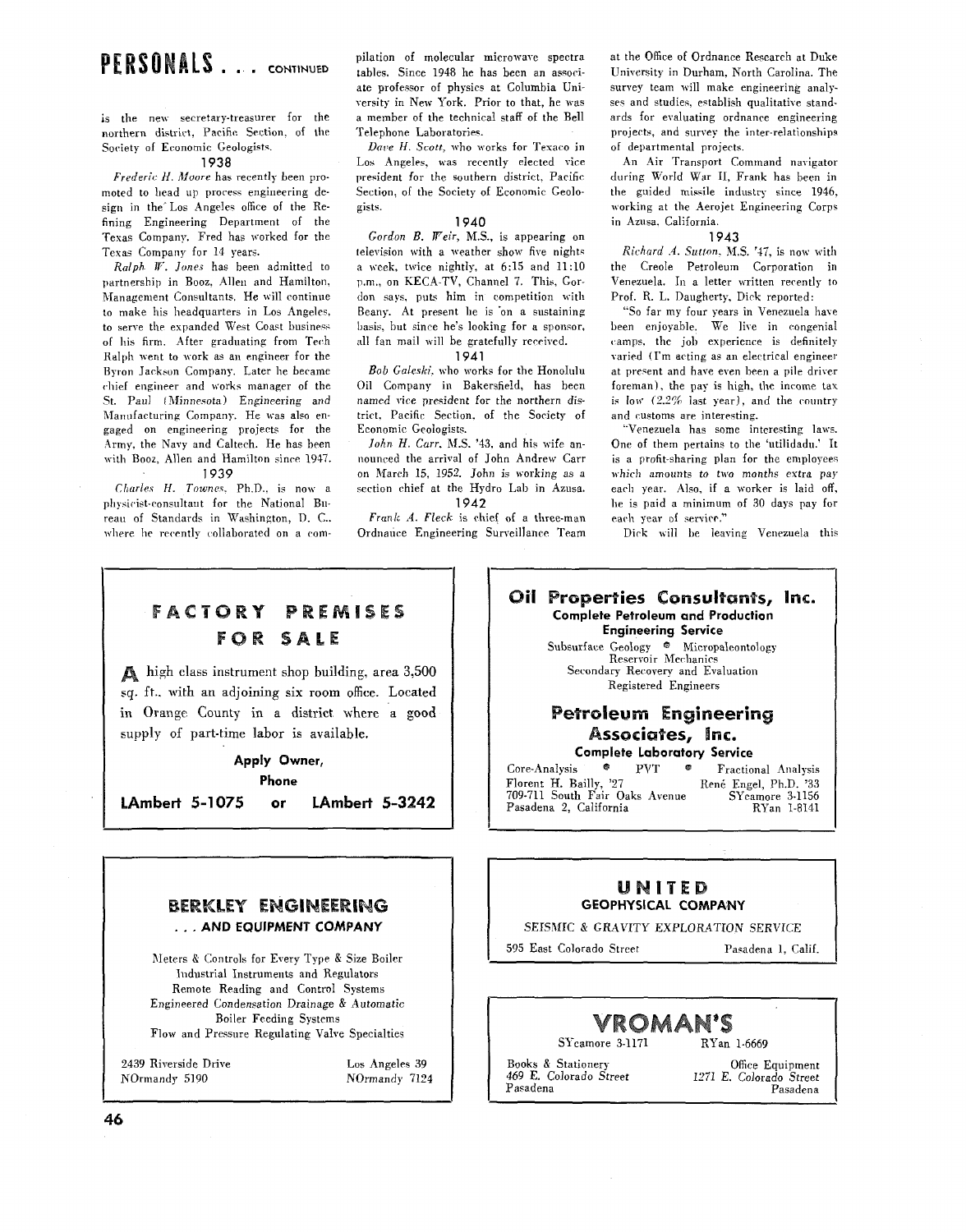month for a short vacation in Aberdeen, Scotland.

Blakemore E. Thomas, M.S., Ph.D. '49, has resigned his job as Assistant Professor in the University of Kansas Geology Department and is now with William Ross Cabeen and Associates, engaged in consulting geology, in Van Nuys, Calif. On February 2 of this year the Thomases became parents of twins-a boy and a girl.

Robert R. Davis is still a design engineer at Beckman Instruments. Inc. in South Pasadena, where he received a five-year pin on February 2. The Davises have two hoys, aged 2 and 5, and live in Monrovia.

Bob reports he still likes to ski, tinker with cars and audio amplifiers. is taking classical piano lessons and sings in the church choir. He just sold his classic 1933 Gadillac convertible coupe, after finishing a complete restoration job.

**Ll.** Ralph *M.* Willits. who was called bark into service in January. 1950. is on the destroyer ewort. D. *A.* Munro. now in Korean waters. His wife, Nancy. and his 21-month-old daughter, Kathleen. are waiting for him in Waialua. Oahu, T. H.

### **1944**

Charles B. Miller is Division Engineer of the Pipe Line Department of the Richfield Oil Corporation in Long Beach. The Millers have a new baby girl, Vicki Lee, born on March 31.

Stephen **IF.** Dana, Ph.D., head of the Geology Department at Redlands University, was married on January 25 to Jane M. Allaman.

Lt. Alfred G. Knudson was called to active duty with the Army last June and is now at the Station Hospital in Fort Riley, Kansas.

Phillip L. Adams writes from Orleans, France, that he is an administrative assistant to one of the Army Colonels running the Logistics Division at the headquarters of the supply zone into Germany. He quit his job as an industrial engineer in Califorma and went to Europe with the thought of traveling \*for a year-but soon found living and traveling costs so high that he decided to get a job. Now, he says, he can travel and get paid for it!

Neville S. Long announced a new addition to the Long family on February 24a boy named Arthur Dennis. Neville also has a new position with the United Water Consenation District of Santa Paula. The project consists of the location, design and construction of one or two fairly large dams for the purpose of conserving some of the waters of the Santa Clara Valley (Ventura County) watershed. He says he's getting some good hydrological and design experience on this job.

 $Robert$  O. Randall announced the arrival of a son, Donald Robert, last December 15.

Floyd *B.* Weaver is married and has two boys, 6 and 3. After moving around southern California, he has bought a house and settled down in Alhambra. Floyd is working as a field engineer for Kistner, Curtis & Wright. architect5 and engineers, inspecting the various jobs during the structural phase of their construction. He is a registered civil engineer and is working toward his structural license;

### **1945**

Bertram Keilin, M.S., Ph.D. '50, is now giving a course in elementary chemistry to a group of mechanics at Caltech's Jet Propulsion Laboratory. The group meets once a neek. on Tuesday evenings, at JPL, and the course is working out so well that Bert is planning to conduct fnture classes in basic physics and mathematics. **1946** 

John Sheldon Showell. M.S. "49, received his Ph.D. from the University of Minnesota on March 20.

Lt. Fremont E. Reichwein is a gunnery officer assigned to the U.S.S. Mt. Katmai. an ammunition ship now en route to Korea. Fremont has been in the United States only twice in the last two years, and, at present writing, intends to remain in the Navy.

**1947** 

Captain Donald D. Mon. after graduation from Stanford Law School and admis-CONTINUED ON PAGE 48

ALLEN MACHINE & TOOL CO.

Designers and Builders of Special Machinery and Tools Also General Machine Work 13409 S. Alameda Street  $P$ hones: NEvada 6-2707 - NEwmark 1-8190



## **DAMES & MOORE**<br>Trent R. Dames '33 William W

William W. Moore '33 **Soil Mechanics Investigations**  General Offices: 816 West Fifth Street, Los Angeles 17 Regional Offices in Los Anpeles San Francisco Portland Seattle New York

**RUG AND FURNITURE CLEANING**  ORIENTAL RUG EXPERTS .112 **N.** Foothill Bl~d. Pasadena 8, Calif. SYcamore 3-0734

**OLNEY BROTHERS** 

Life Insurance Annuities Estate Planning<br> **HAROLD O. GRONDAHL NEW YORK LIFE INSURANCE COMPANY**  234 E. Colorado Street Pasadena 1, Calif. SYcamore 2-7141

*Elication Tress* OF PASADENA

I **455 EL DORADO, PASADENA 5, CALIFORNIA** 



Chemical and Physical Testing Laboratories<br>920 Santee Street Los Angeles 15, Ca Los Angeles 15, California Member Anieriian Council **of** Commercial Laboratories

Consultation, Research and Testing MISTS — BACTERIOLOGISTS — ENGINEM<br>
Consultation, Research and Testing<br>
4101 N. Figueroa St., L. A. 65 — CApitol 4148<br>
C. E. P. Jeffreys, Ph.D. '31 Technical Director Charter Mbr., American Council of Commercial Laboratories